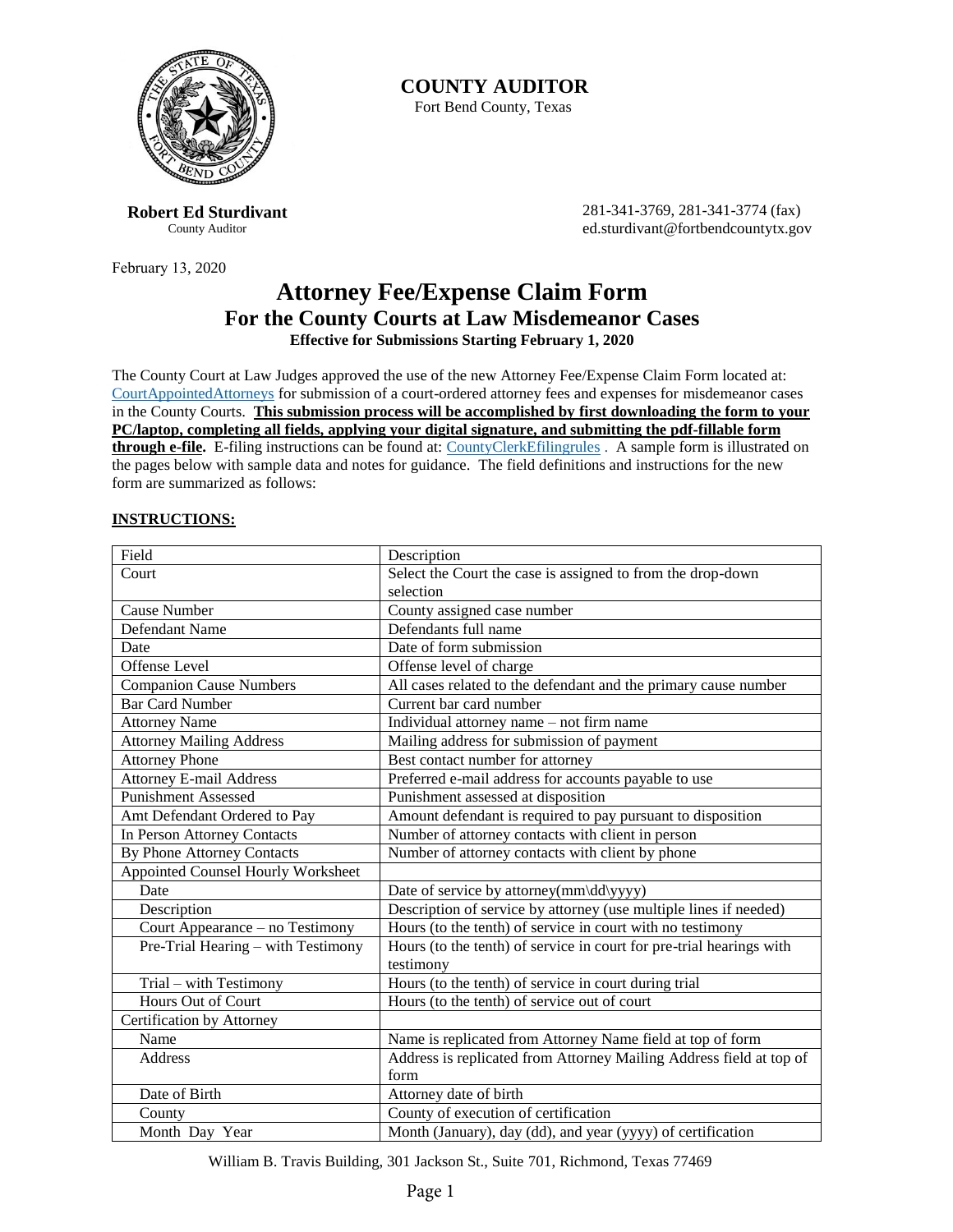#### **INSTRUCTIONS Continued:**

| <b>Total Hours</b>                         | Calculated from worksheet amounts                                    |
|--------------------------------------------|----------------------------------------------------------------------|
| Reimbursable Expenses                      | Total of reimbursable expenses for $case(s)$ – attach all supporting |
|                                            | receipts and backup                                                  |
| Attorney's Signature                       | Use Adobe digital signature certificate to apply signature to final  |
|                                            | submission $-$ This is the last step in completing the form          |
| <b>Subsequent Appointed Counsel Hourly</b> |                                                                      |
| Worksheet (if needed)                      |                                                                      |
| Cause Number                               | Replicated from Cause Number field at top of first page              |
| Defendant Name                             | Replicated from Defendant Name field at top of first page            |
| Date                                       | Replicated from Date field at top of first page                      |
| Worksheet detail fields                    | Use instructions from Appointed Counsel Hourly Worksheet above       |

#### **SUBMISSION PROCESS:**

- 1. You must download the form from the browser and save to you PC/laptop before accessing.
- 2. Complete all fields described above before attaching the Adobe digital signature certificate (Note use tab key to navigate quickly through the fields)
	- a. Fields boxed in red are required enter  $n/a$  or 0 (zero) if not applicable or no amount is needed
	- b. Some fields are replicated in the document to avoid duplicating entries:
		- i. Cause Number on first and second page
		- ii. Defendant Name on first and second page
		- iii. Date on first and second page
		- iv. Attorney Name in header and certification sections
		- v. Attorney Address in header and certification sections
	- c. Some fields have restricted format:
		- i. Court must choose from drop-down list
		- ii. Date Fields (Date-header, Date fields-worksheets, Birthdate-certification) must use mm\dd\yyyy
		- iii. Dollar Amount Fields (Amt Defendant Ordered to Pay, Reimbursable Expenses) must use numeric value to two decimals
		- iv. Numeric Value Fields (In Person/By Phone Attorney Contacts, Day-certification, Year-certification) – must use numeric value with no decimals
- 3. Appointed Counsel Hourly Worksheet
	- a. Complete one line entry for each service on the case and record hours (to the tenth) in one columnar field only for each line
	- b. Total Hours Fields Calculate automatically
	- c. Requested Hours-Certification Calculates from all Total Hours fields
	- d. Use multiple lines if additional description is needed (do not duplicate hours or date for multirow description)
- 4. Use Subsequent Appointed Counsel Hourly Worksheet if more lines are needed for services
	- a. Header Fields (Cause Number, Defendant Name, Date) Populate from top of first page
	- b. All hours must be entered in tenths
	- c. Total Hours at bottom of Subsequent Worksheet total and populate on the first page automatically
	- d. You do not have to submit the Subsequent Worksheet if no detail lines are populated
- 5. Special action buttons (Clear, Print, Save) Available to perform single click functions before signing
- 6. Attorney's Signature Certification Section When form is complete you must affix a digital signature through Adobe by clicking on the field. You may use another digital signature provider if you choose
	- a. If you do not have a digital signature, Adobe will guide you on the creation of a unique signature for you. Once completed it will be available the next time you process/sign a form
- 7. The Form will prompt you to save after attaching your digital signature use the following naming convention for the file separated by an underscore (no spaces): Cause number(no hyphens)\_last date of service (yyyymmdd). Example: 20CCR123456\_20200120.pdf
- 8. Once saved you will submit the completed-signed form through E-file (see link at top of first page)

#### **QUESTIONS:**

- 1. Inquiries regarding form completion 281-341-3767 or [APAuditor@fortbendcountytx.gov](mailto:APAuditor@fortbendcountytx.gov)
- 2. Inquiries regarding e-filing 281-341-8685 or [CClerk@fortbendcountytx.gov](mailto:CClerk@fortbendcountytx.gov)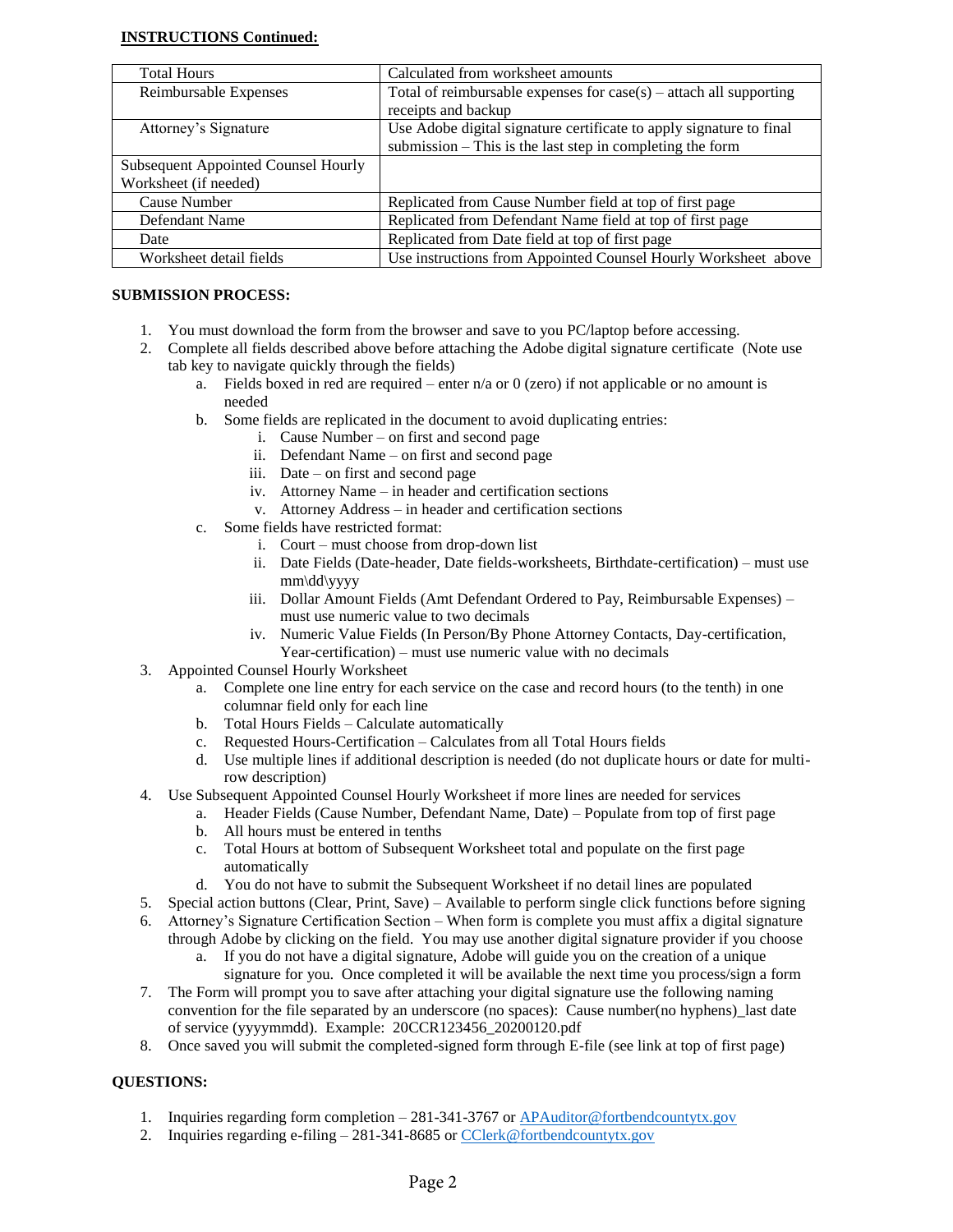## **Fort Bend County Attorney Fee/Expense Claim Form Instructions**

**For the County Courts at Law Misdemeanor Cases**

**Effective for Submissions Starting February 1, 2020**

| Fields boxed in red     | 20-CCR-123456<br>Court at Law 1                                                                                                                                                                                                                                                                                                                            | <b>Fort Bend County</b><br>Attorney's Fee/Expense Claim Form -Misdemeanor<br>Ed the Defendant |                                         | 01/21/2020                         |                                                    |                        | Some fields are<br>replicated on the form |
|-------------------------|------------------------------------------------------------------------------------------------------------------------------------------------------------------------------------------------------------------------------------------------------------------------------------------------------------------------------------------------------------|-----------------------------------------------------------------------------------------------|-----------------------------------------|------------------------------------|----------------------------------------------------|------------------------|-------------------------------------------|
| are required to be      | <b>Cause Number</b><br>Court                                                                                                                                                                                                                                                                                                                               | <b>Detendant Name</b>                                                                         |                                         | Da <u>t</u> e,                     |                                                    |                        | to prevent dual entry                     |
|                         | Resisting Arrest                                                                                                                                                                                                                                                                                                                                           | 20-CCR-234567, 20-CCR-345678, 20-CCR-456789                                                   |                                         |                                    |                                                    |                        |                                           |
| completed by            | <b>Offense Level</b><br><b>Offense/Charge</b>                                                                                                                                                                                                                                                                                                              |                                                                                               | <b>Companion Cause Numbers (if any)</b> |                                    |                                                    |                        |                                           |
| attorney                | 12345678<br>Ed the Attorney                                                                                                                                                                                                                                                                                                                                |                                                                                               |                                         |                                    | 301 Jackson St. Suite 701, Richmond TX 77469       |                        |                                           |
|                         | Bar Card#<br><b>Attorney Name</b>                                                                                                                                                                                                                                                                                                                          |                                                                                               |                                         |                                    | Attorney Mailing Address (Street, City, State, Zip |                        |                                           |
|                         | $(281)$ 341-3760<br>Attorney@MyEmail.com                                                                                                                                                                                                                                                                                                                   | 6 months, 1 year probation                                                                    |                                         |                                    | \$500.00                                           |                        |                                           |
|                         | <b>Attorney Phone</b><br><b>Attorney E-mail Address</b>                                                                                                                                                                                                                                                                                                    |                                                                                               | <b>Punishment Assessed</b>              |                                    | Amt Defendant In Person By Phone                   |                        |                                           |
|                         |                                                                                                                                                                                                                                                                                                                                                            |                                                                                               |                                         |                                    | Ordered to pay Attorney Contacts                   |                        |                                           |
|                         | 100426100<br>63000                                                                                                                                                                                                                                                                                                                                         | <b>INDEFENSE</b>                                                                              | AT                                      |                                    |                                                    |                        |                                           |
|                         | <b>Acct Unit</b><br>Vendor#<br>Account                                                                                                                                                                                                                                                                                                                     | Activity                                                                                      | <b>Acct Cat</b>                         |                                    |                                                    |                        |                                           |
|                         | <b>TCourt Use OnlyT</b>                                                                                                                                                                                                                                                                                                                                    | TAccounting Use OnlyT                                                                         |                                         |                                    |                                                    |                        |                                           |
|                         | FEE SCHEDULE: \$65.00 - \$175.00 per hour                                                                                                                                                                                                                                                                                                                  |                                                                                               | <b>Clear Form</b>                       | <b>Print Form</b>                  |                                                    | <b>Save Form</b>       |                                           |
| Special action          |                                                                                                                                                                                                                                                                                                                                                            |                                                                                               |                                         |                                    |                                                    |                        |                                           |
| buttons may be used     | <b>INSTRUCTIONS:</b>                                                                                                                                                                                                                                                                                                                                       |                                                                                               |                                         |                                    |                                                    |                        |                                           |
|                         | (1) Time shall be billed in TENTH of an hour,<br>(2) Multiple charges for the same Defendant may be included on one form. Ensure you include the companion cause numbers above and detailed descriptions of the work                                                                                                                                       |                                                                                               |                                         |                                    |                                                    |                        |                                           |
| to clear, print or save | performed for each particular charge below. Failure to properly explain which charge the billed hours applies may result in non-payment for that hour;                                                                                                                                                                                                     |                                                                                               |                                         |                                    |                                                    |                        |                                           |
|                         | (3) Submit paid bills for Investigators/Experts with this form. Expert and/or Investigative Fees shall be paid pursuant to CCP Art. § 26.05(d) & §26.052(f)(g)(h).                                                                                                                                                                                         |                                                                                               |                                         |                                    |                                                    |                        |                                           |
|                         |                                                                                                                                                                                                                                                                                                                                                            |                                                                                               |                                         |                                    |                                                    |                        |                                           |
|                         |                                                                                                                                                                                                                                                                                                                                                            |                                                                                               |                                         | <b>Hours In Court</b>              |                                                    |                        |                                           |
|                         |                                                                                                                                                                                                                                                                                                                                                            |                                                                                               |                                         |                                    |                                                    |                        |                                           |
| Complete the            |                                                                                                                                                                                                                                                                                                                                                            |                                                                                               | Court                                   | Pre-Trial                          |                                                    | Hours<br>Out of        |                                           |
| worksheet to detail     | <b>Appointed Counsel Hourly Worksheet</b>                                                                                                                                                                                                                                                                                                                  |                                                                                               | Appearance<br>no Testimony              | <b>Hearing</b><br>with Testimony   | Trial<br>with Testimony                            | Court                  |                                           |
| all work effort for     |                                                                                                                                                                                                                                                                                                                                                            |                                                                                               | (bv.10)                                 | (by.10)                            | (by.10)                                            | (by.10)                |                                           |
| case. Use multiple      | Date<br><b>Description</b>                                                                                                                                                                                                                                                                                                                                 |                                                                                               |                                         |                                    |                                                    |                        |                                           |
| lines for description   | 01/01/2020<br>Review Allegations with DA                                                                                                                                                                                                                                                                                                                   |                                                                                               |                                         |                                    |                                                    | 2.0                    |                                           |
| if necessary. Use       | 01/03/2020<br>Discuss charges with defendant by phone                                                                                                                                                                                                                                                                                                      |                                                                                               |                                         |                                    |                                                    | 1.5                    |                                           |
|                         | 01/08/2020<br>Hearing to request reset                                                                                                                                                                                                                                                                                                                     |                                                                                               | 1.0                                     |                                    |                                                    |                        |                                           |
| Subsequent              | 01/10/2020<br>Draft letter requestion discovery                                                                                                                                                                                                                                                                                                            |                                                                                               |                                         |                                    |                                                    | 1.0                    |                                           |
| worksheet on page 2     | 01/11/2020<br>Hearing to request reset                                                                                                                                                                                                                                                                                                                     | Total Hours this Page                                                                         | 1.0                                     |                                    |                                                    |                        |                                           |
| for additional work     |                                                                                                                                                                                                                                                                                                                                                            |                                                                                               | 2.0<br>2.0                              | 0.0<br>2.0                         | 0.0                                                | 45                     |                                           |
| hours. Total hours      | <b>Total Hours Subsequent Page</b><br>Grand Total Hours                                                                                                                                                                                                                                                                                                    |                                                                                               |                                         | 2.0                                | 3.0<br>3.0                                         | $\mathbf{8.0}$<br>12.5 |                                           |
| calculates to tenth of  |                                                                                                                                                                                                                                                                                                                                                            |                                                                                               | 4.0                                     |                                    |                                                    |                        |                                           |
| hour.                   |                                                                                                                                                                                                                                                                                                                                                            | Certification by Attorney                                                                     |                                         |                                    |                                                    |                        |                                           |
|                         | On the date submitted, the undersigned attorney at law, knowingly makes the following statements of material fact to the tribunal: (1) I competently represented the named<br>defendant; (2) I fully performed the services claimed above; (3) I fully performed the work which required me to spend the actual time reflected on all Subsequent Appointed |                                                                                               |                                         |                                    |                                                    |                        |                                           |
| Complete fields         | Counsel Hourly Worksheets and/or itemized billing statements which are incorporated in this form by reference: (4) I have not received and will not receive any money or                                                                                                                                                                                   |                                                                                               |                                         |                                    |                                                    |                        |                                           |
| boxed in red for' **    | valuable thing for representing said defendant, unless such payment is disclosed in writing to the Judge before whom his application is pending, and (5) No other request for                                                                                                                                                                              |                                                                                               |                                         |                                    |                                                    |                        |                                           |
| certification.          | payment for the described services rendered has been paid.                                                                                                                                                                                                                                                                                                 |                                                                                               |                                         |                                    |                                                    |                        |                                           |
|                         | My name is Ed the Attorney<br>My date of birth is [03/25/1966]. I declare under penalty of perjury that the foregoing is true and correct.                                                                                                                                                                                                                 | My address is 301 Jackson St, Suite 701, Richmond TX 77469                                    |                                         |                                    |                                                    |                        |                                           |
|                         | Executed in Fort Bend County, Texas on January                                                                                                                                                                                                                                                                                                             | $ 20 $ 2020<br>Requested:                                                                     | 21.5                                    | \$500.00                           |                                                    |                        |                                           |
| Reimbursable            | Month                                                                                                                                                                                                                                                                                                                                                      | Day<br>Year                                                                                   | <b>Total Hours</b>                      |                                    | <b>Reimbursable Expenses</b>                       |                        |                                           |
| expenses must           | Sturdivant, Ed (Robert)                                                                                                                                                                                                                                                                                                                                    |                                                                                               |                                         | (attach receipts/backup)           |                                                    |                        |                                           |
| include receipts        |                                                                                                                                                                                                                                                                                                                                                            |                                                                                               |                                         |                                    |                                                    |                        |                                           |
| and/or backup           | <b>Attorney's Signature</b>                                                                                                                                                                                                                                                                                                                                | <b>Court Use Only L</b>                                                                       |                                         |                                    |                                                    |                        |                                           |
|                         | The Court finds that the following amount for attorney's fees inclusive of any reimbursable expenses is reasonable and necessary as supported by the                                                                                                                                                                                                       | <b>ORDER</b>                                                                                  |                                         |                                    |                                                    |                        |                                           |
| Use digital signature   | following approved hours and ORDERS it paid:                                                                                                                                                                                                                                                                                                               |                                                                                               |                                         |                                    |                                                    |                        |                                           |
| from Adobe or other     |                                                                                                                                                                                                                                                                                                                                                            | Payment Approved Hours Approved                                                               |                                         |                                    |                                                    |                        |                                           |
| provider.               |                                                                                                                                                                                                                                                                                                                                                            |                                                                                               |                                         |                                    |                                                    |                        |                                           |
|                         | AND/OR the Court REDUCES/REJECTS said claim for the following reason(s):                                                                                                                                                                                                                                                                                   |                                                                                               |                                         |                                    |                                                    |                        |                                           |
|                         |                                                                                                                                                                                                                                                                                                                                                            |                                                                                               |                                         |                                    |                                                    |                        |                                           |
|                         |                                                                                                                                                                                                                                                                                                                                                            |                                                                                               |                                         |                                    |                                                    |                        |                                           |
|                         | <b>Date Approved</b><br><b>Judge Presiding</b>                                                                                                                                                                                                                                                                                                             |                                                                                               |                                         | <b>Signature - Judge Presiding</b> |                                                    |                        |                                           |
|                         |                                                                                                                                                                                                                                                                                                                                                            |                                                                                               |                                         |                                    |                                                    |                        |                                           |
|                         |                                                                                                                                                                                                                                                                                                                                                            | 1                                                                                             |                                         |                                    |                                                    |                        |                                           |
|                         |                                                                                                                                                                                                                                                                                                                                                            |                                                                                               |                                         |                                    |                                                    |                        |                                           |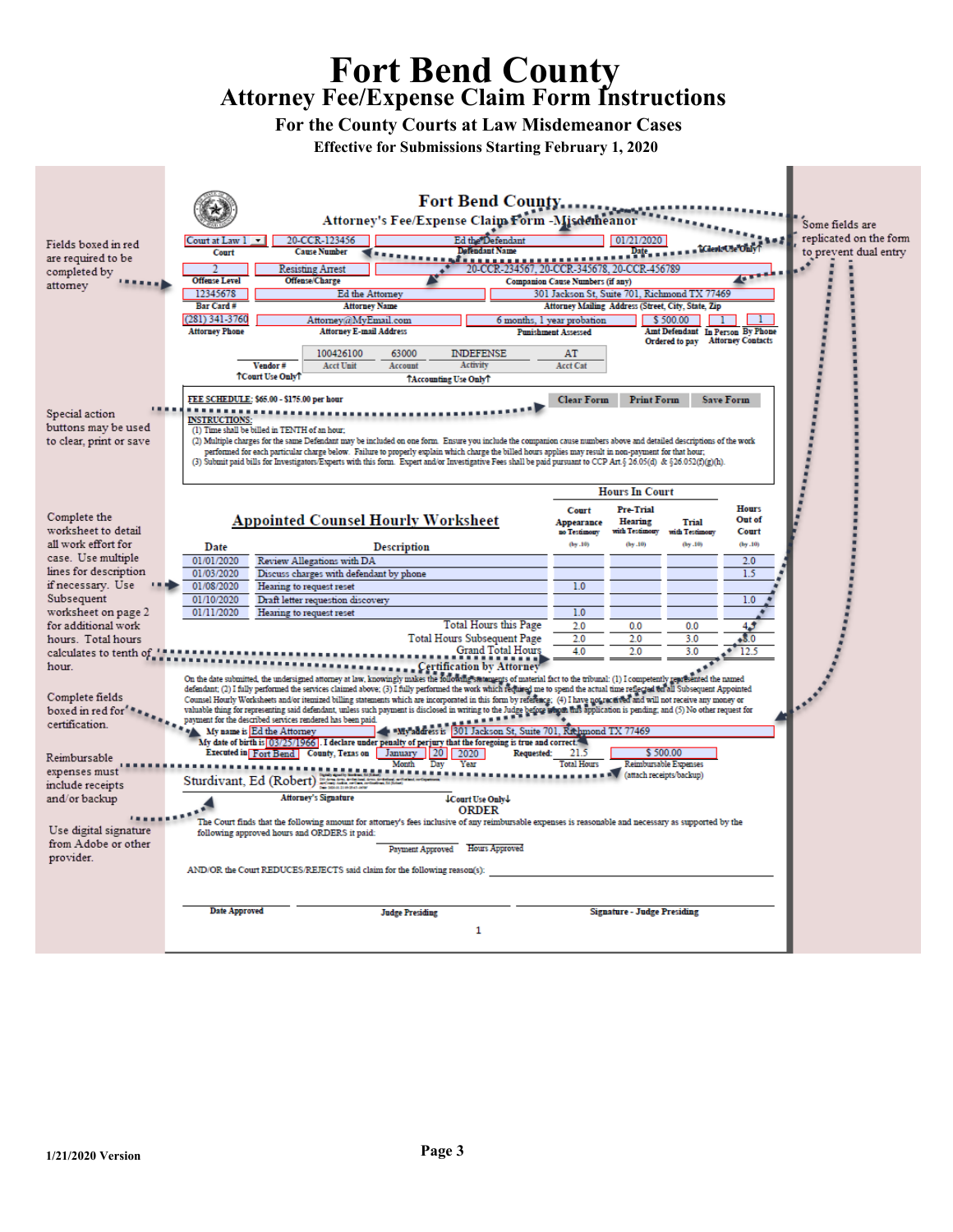# **Attorney Fee/Expense Claim Form Instructions**

**For the County Courts at Law Misdemeanor Cases Effective for Submissions Starting February 1, 2020**

|                                    |                    |                                         |                                                      |                         |                           |                           | These fields are |                       |
|------------------------------------|--------------------|-----------------------------------------|------------------------------------------------------|-------------------------|---------------------------|---------------------------|------------------|-----------------------|
|                                    |                    | 20-CCR-123456<br><b>Cause Number</b>    | Ed the Defendant<br><b>Defendant Name</b>            |                         | 01/21/2020<br>Date        |                           |                  |                       |
|                                    |                    |                                         |                                                      |                         |                           |                           |                  | replicated from first |
|                                    |                    |                                         |                                                      |                         | <b>Hours In Court</b>     |                           |                  | page header.          |
|                                    |                    |                                         |                                                      | Court                   | Pre-Trial                 |                           | <b>Hours</b>     |                       |
|                                    |                    |                                         | <b>Subsequent Appointed Counsel Hourly Worksheet</b> | Appearance              | <b>Hearing</b>            | Trial                     | Out of           |                       |
|                                    |                    |                                         |                                                      | no Testimony<br>(by.10) | with Testimony<br>(by.10) | with Testimony<br>(by.10) | Court<br>(by.10) |                       |
| If additional lines are            | Date<br>01/12/2020 | Discuss case with Client in person      | <b>Description</b>                                   |                         |                           |                           | 1.0              |                       |
| needed complete the                | 01/13/2020         | Hearing to request reset                |                                                      | 1.0                     |                           |                           |                  |                       |
| worksheet to detail all            | 01/13/2020         | Draft letter requesing subpeona         |                                                      |                         |                           |                           | 1.0              |                       |
| work effort for case.              | 01/14/2020         | Draft motion for dismissal              |                                                      |                         |                           |                           | 1.0              |                       |
| Use multiple lines for             | 01/15/2020         | Hearing to request dismissal            |                                                      |                         | 2.0                       |                           |                  |                       |
| description if                     | 01/16/2020         | Trial preparation                       |                                                      |                         |                           |                           | 2.0              |                       |
| necessary. Total                   | 01/17/2020         | Hearing to request reset                |                                                      | 1.0                     |                           |                           |                  |                       |
| hours calculates to                | 01/18/2020         | Draft joinder motion and review with DA |                                                      |                         |                           |                           | 1.0              |                       |
| tenth of hour and                  | 01/19/2020         | Trial preparation                       |                                                      |                         |                           |                           | 2.0              |                       |
| transfers to first page.           | 01/20/2020         | Trial - Guilty                          |                                                      |                         |                           | 3.0                       |                  |                       |
|                                    |                    |                                         |                                                      |                         |                           |                           |                  |                       |
|                                    |                    |                                         |                                                      |                         |                           |                           |                  |                       |
|                                    |                    |                                         |                                                      |                         |                           |                           |                  |                       |
|                                    |                    |                                         |                                                      |                         |                           |                           |                  |                       |
|                                    |                    |                                         |                                                      |                         |                           |                           |                  |                       |
|                                    |                    |                                         |                                                      |                         |                           |                           |                  |                       |
|                                    |                    |                                         |                                                      |                         |                           |                           |                  |                       |
|                                    |                    |                                         |                                                      |                         |                           |                           |                  |                       |
|                                    |                    |                                         | $\overline{a}$                                       |                         |                           |                           |                  |                       |
|                                    |                    |                                         |                                                      |                         |                           |                           |                  |                       |
|                                    |                    |                                         |                                                      |                         |                           |                           |                  |                       |
|                                    |                    |                                         |                                                      |                         |                           |                           |                  |                       |
|                                    |                    |                                         |                                                      |                         |                           |                           |                  |                       |
|                                    |                    |                                         |                                                      |                         |                           |                           |                  |                       |
|                                    |                    |                                         |                                                      |                         |                           |                           |                  |                       |
|                                    |                    |                                         |                                                      |                         |                           |                           |                  |                       |
|                                    |                    |                                         |                                                      |                         |                           |                           |                  |                       |
|                                    |                    |                                         |                                                      |                         |                           |                           |                  |                       |
|                                    |                    |                                         |                                                      |                         |                           |                           |                  |                       |
|                                    |                    |                                         |                                                      |                         |                           |                           |                  |                       |
| Include this                       |                    |                                         |                                                      |                         |                           |                           |                  |                       |
| subsequent<br>worksheet with first |                    |                                         |                                                      |                         |                           |                           |                  |                       |
| page only if hours                 |                    |                                         |                                                      |                         |                           |                           |                  |                       |
| are reported on this               |                    |                                         |                                                      |                         |                           |                           |                  |                       |
| page.                              |                    |                                         |                                                      |                         |                           |                           |                  |                       |
|                                    |                    |                                         |                                                      |                         |                           |                           |                  |                       |
|                                    |                    |                                         |                                                      |                         |                           |                           |                  |                       |
|                                    |                    |                                         |                                                      |                         |                           |                           |                  |                       |
|                                    |                    |                                         |                                                      |                         |                           |                           |                  |                       |
|                                    |                    |                                         |                                                      |                         |                           |                           |                  |                       |
|                                    |                    |                                         |                                                      |                         |                           |                           |                  |                       |
|                                    |                    |                                         | Total Hours (Include on Page 1)                      |                         | 2.0                       | 3.0                       | 8.0              |                       |
|                                    |                    |                                         |                                                      | 2.0                     |                           |                           |                  |                       |
|                                    |                    |                                         |                                                      |                         |                           |                           |                  |                       |

 $\overline{2}$